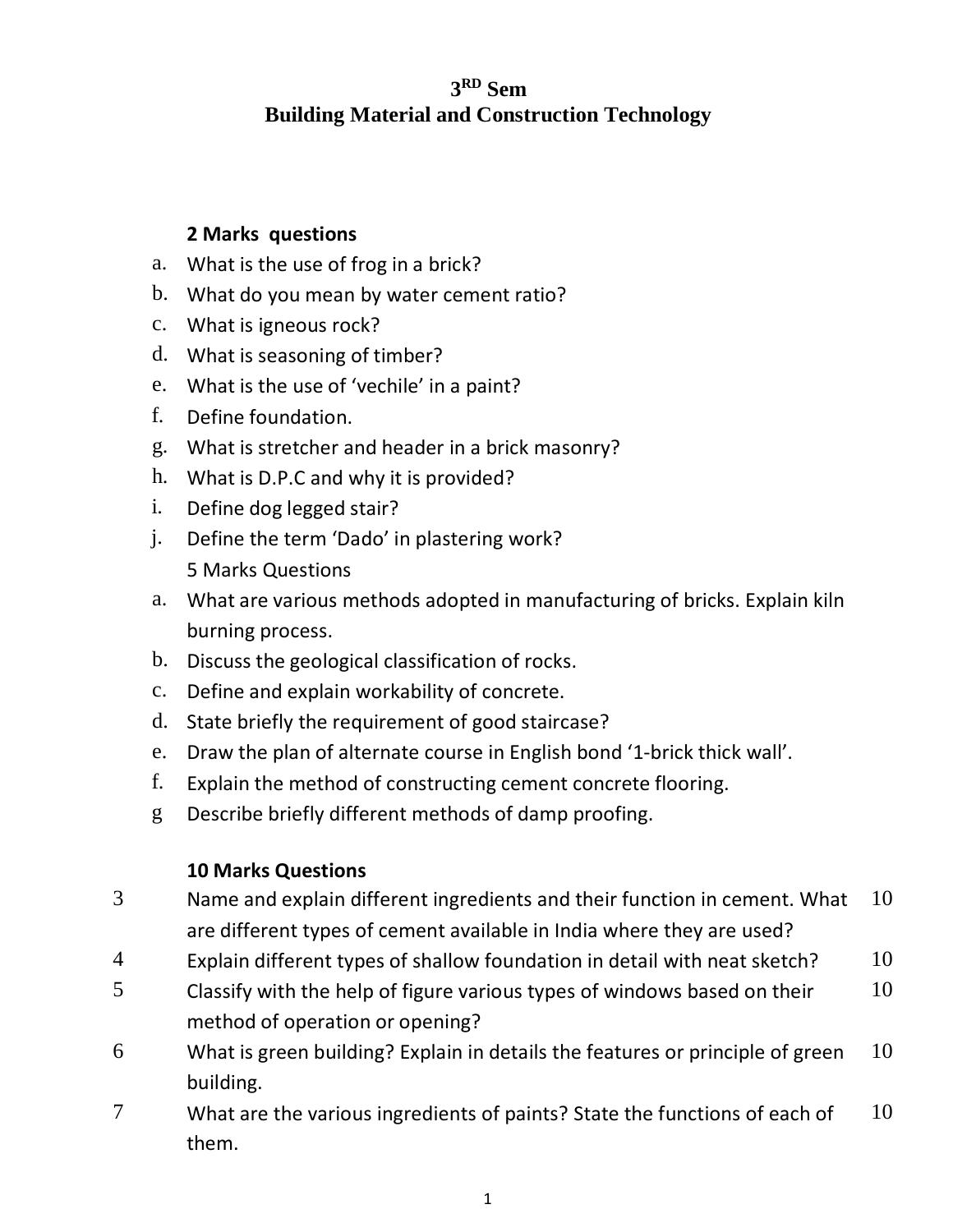## **3 RD SEM Civil Engineering Material**

### 1. **2 Marks Questions.**

- a. What are the types of rocks according to their geological classification?
- b. State the carbon content in cast-iron and wrought-iron.
- c. What is mortar?
- d. Define admixtures.
- e. What are the materials used in making an RCC work?
- f. Differentiate between fine sand and coarse sand.
- g. What kind of defect is blistering in case of painting?
- h. State the standard brick size as recommended by the BIS.
- i. Define workability of concrete.
- j. What is the soundness test for bricks?

### 2. **5 Marks Questions**

- a. How are burnt bricks classified?
- b. Write a short note on bulking of sand.
- c. State the advantages of using PVC for doors and windows of a building.
- d. What are the ingredients of a varnish?
- e. What is the importance of water cement ratio in concrete?
- f. What is the purpose of glazing?
- g How are tar, bitumen and asphalt different from each other?

#### 3. 1**0 Marks Questions**

- a. Explain the purpose of curing of concrete and the effects of improper curing on it.
- b. Compare natural seasoning of timber with kiln seasoning.
- c. Describe the entire process of distempering.
- d. How is the compressive strength of cement determined in laboratory?
- e. List the qualities of good bricks.